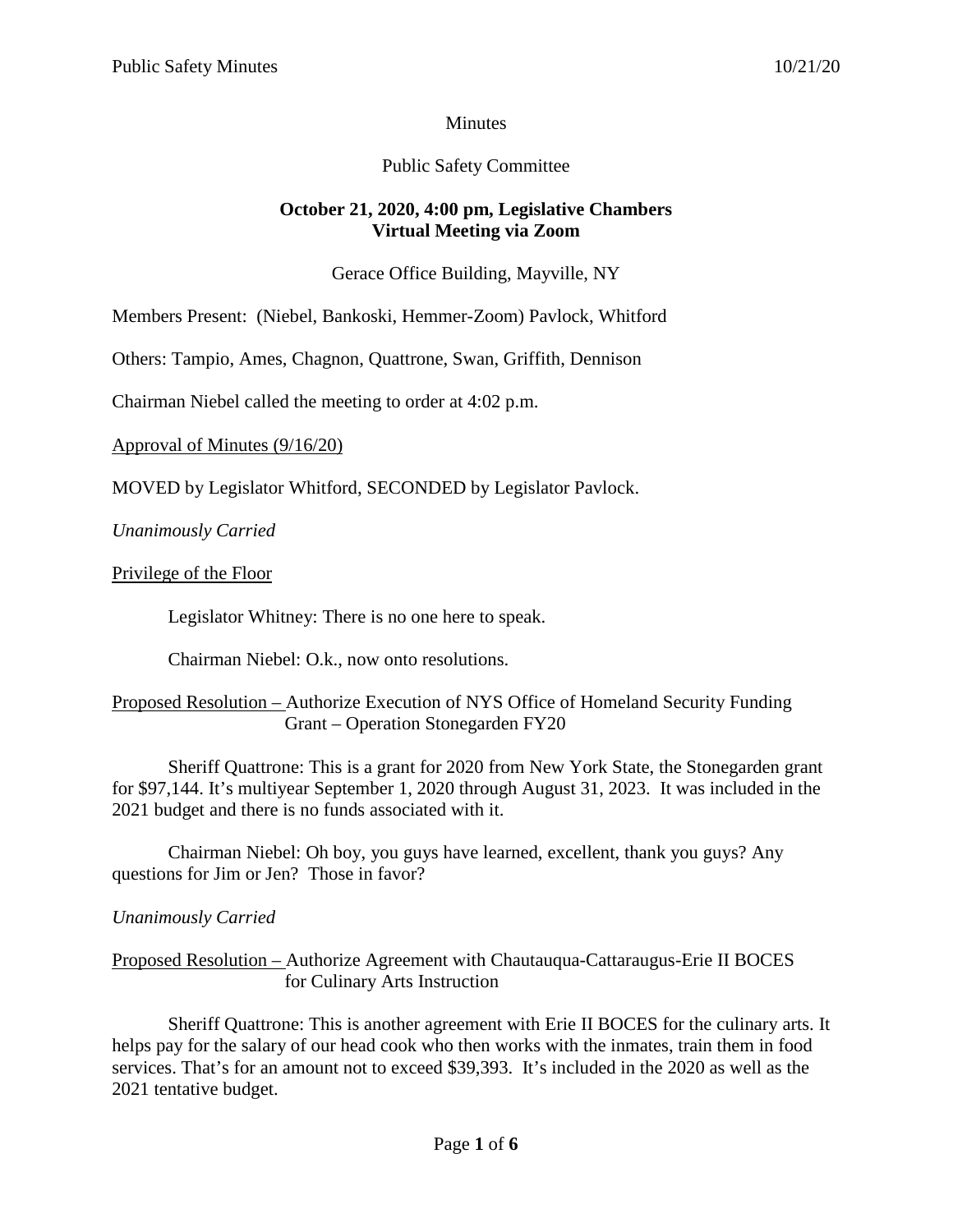Chairman Niebel: Committee, any questions of Jim or Jen on this one? The culinary arts instruction for inmates. Hopefully they're using plastic knives.

Sheriff Quattrone: Not all the time, Terry but they're tethered *(cross talk)*..

Chairman Niebel: That helps. Those in favor?

*Unanimously Carried*

Proposed Resolution – Amend 2020 Adopted Budget for Office of the Sheriff

Sheriff Quattrone: This we're looking for an increase in appropriations for our grant account to fully reimburse for the different supplies for the grants as well as we're looking for an increase with the PSCN public safety communication accounts and that is for moving a tower which is also fully reimbursed and then the account for the equipment, that is for the body cameras. What we have done is asked for an increase there and taken the money from our asset forfeiture account to start that process of getting our new body cameras.

Chairman Niebel: Jim, what account is the body cameras in? Is that the 3020 account?

Mrs. Swan: It's 3110.

Chairman Niebel: Oh, increase appropriations, 3110?

Sheriff Quattrone: Correct.

Chairman Niebel: And that's for body cams?

Sheriff Quattrone: That is correct.

Legislator Bankoski: How many do you anticipate buying?

Sheriff Quattrone: Seventy or 72, so this is the initial down payment for them

Legislator Hemmer: You said you're moving a tower. Yeah. Are you meaning you're just leasing space on a different tower?

Mrs. Swan: No, actually this for a tower that they had a physical *(inaudible).* I believe it's on the same site, but it had to be shifted over. The costs of it is the number that you that you see before you it's *(inaudible)* by actually two separate *(inaudible)* and it's a 100% reimbursement.

Legislator Hemmer: O.k., thank you.

Chairman Niebel: Jen, you guys have a number of towers, do you know which one this might be?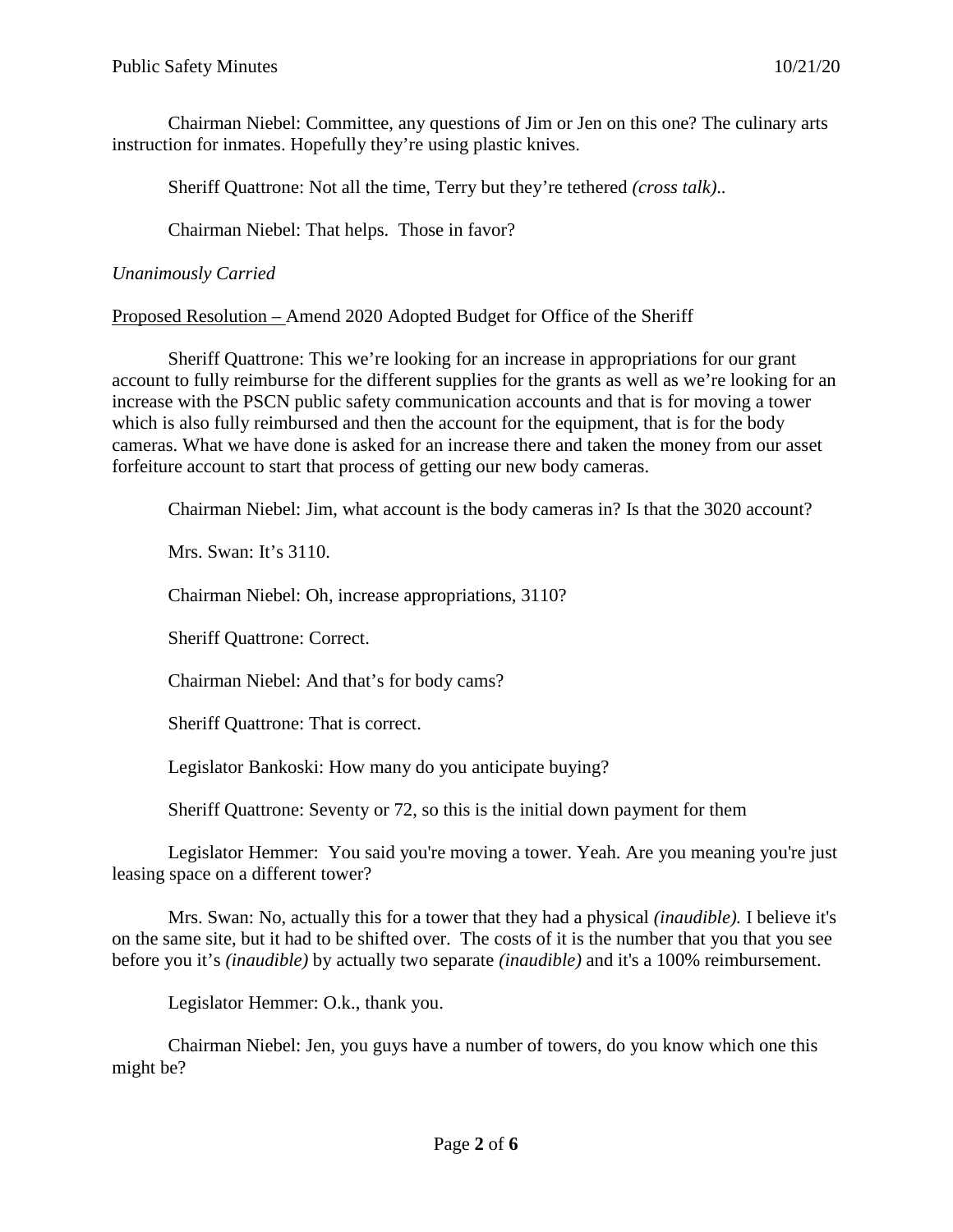Mrs. Swan: I don't know off the top of my head Terry but I can get back to you on that.

Chairman Niebel: O.k., it's not Oak Hill down in Frewsburg?

Mrs. Swan: No, I don't think so.

Sheriff Quattrone: That one is still standing.

Chairman Niebel: Any questions?

Legislator Pavlock: Sheriff, you said this was a down payment for the cameras but what would be our total cost expected for those 70 or 72 and also how do we plan on paying for the remainder of that?

Sheriff Quattrone: This is part of a capital project and this is to get moving because the cameras are starting, our current body cameras are starting to die. Because the battery life on them. So, this is given us the ability to get them in and get them before all of our cameras are going down. It's a five year contract. I don't have a contract in front of me but it's roughly, with the cameras in the storage and the software so \$430,000, it's four hundred and something.

Legislator Pavlock: Is this what came across a couple of months ago or that was locking in the contract with *(cross talk)…*

Sheriff Quattrone: Yes, I believe it was within a month or two ago where you probably initially saw the plan for that.

Legislator Pavlock: And the capital expense will be in this year's budget, next year's budget?

Sheriff Quattrone: It will start next year.

Mrs. Swan: It's in the approval process right now.

Chairman Niebel: Dan, you o.k. with that?

Legislator Pavlock: Yes.

Chairman Niebel: Just a follow up question. These are the body cams, do we have enough car cams? Do we anticipate any expenditures for car cams this next year?

Sheriff Quattrone: I am not anticipating any expenditures for car cameras this year unless we have to do some fixing or repairs on them but right now I'm not anticipating that.

Mrs. Dennison: I was having some difficulty getting connected. I have a question for the Sheriff and Jennifer. We're talking about the resolution that increases the PSCN and the GRNT sub-department, is that correct?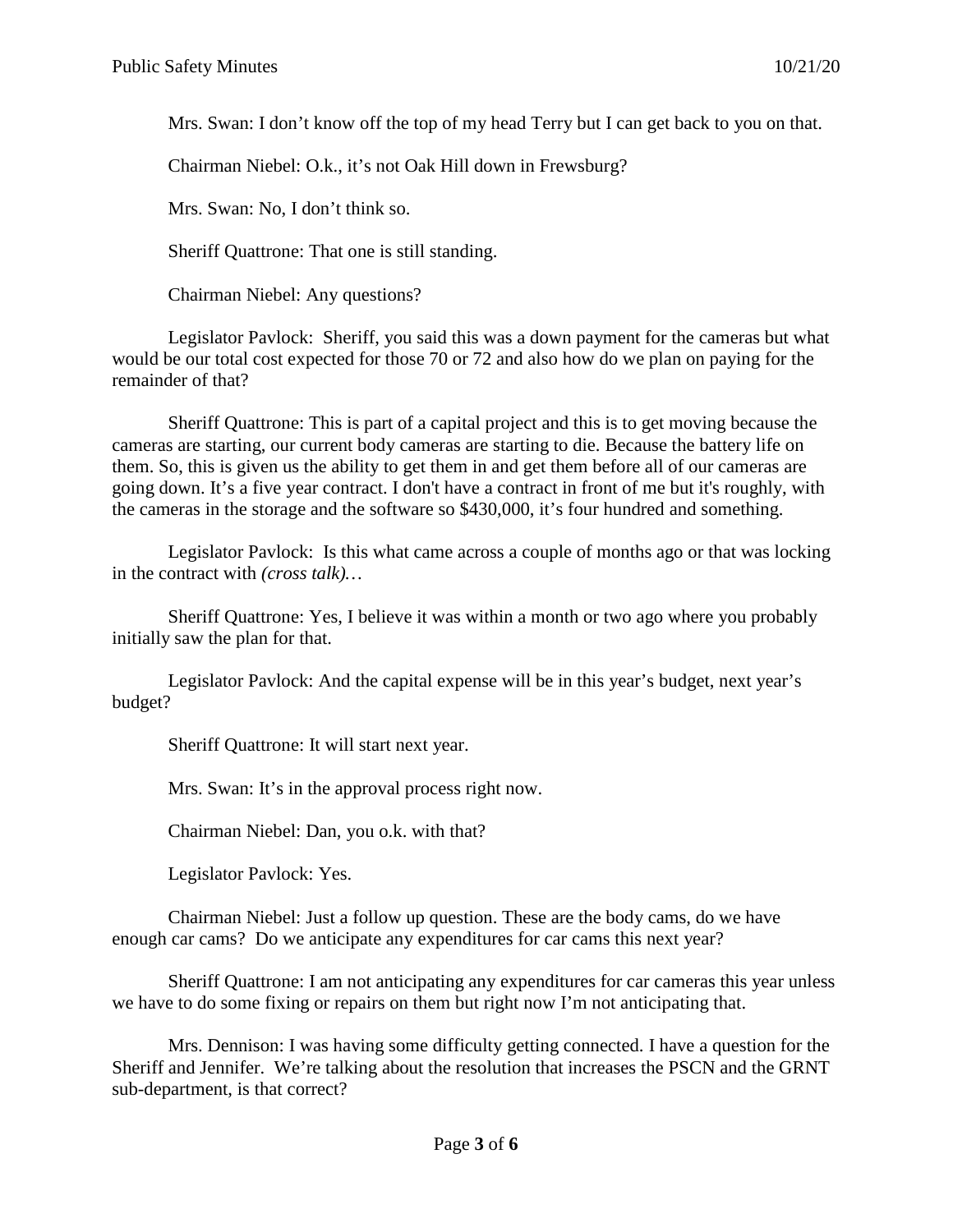Sheriff Quattrone: Yes.

Mrs. Swan: We're talking about PSCN and 3110 is where the body cam initial payment is booked in this resolution.

Mrs. Dennison: O.K. and are the body cams – so you are buying some now and then there will be additional expenditures associated with the capital project that's proposed for 2021?

Mrs. Swan: Yes.

Mrs. Dennison: O.k., so what happens if you buy them now and then the capital  $-I$ mean, the capital project is in the tentative budget but what happens if it is not approved?

Sheriff Quattrone: There is a clause in the contract that gives us an out for that.

Mrs. Dennison: O.k., thank you.

Chairman Niebel: Kathleen, are you all set?

Mrs. Dennison: Yes.

Chairman Niebel: Committee, any other questions for Jim or Jennifer on the proposed resolution?

# *Unanimously Carried*

## Proposed Resolution – Authorize the Renewal of Lease Agreement with the Town of Chautauqua

Mr. Griffith: This is just a renewal of the lease of our facility in the Town of Chautauqua. This is monies that is included in the 2021 budget and also into the 2022 budget. We have an excellent facility here and very grateful to have an excellent working relationship with the Town of Chautauqua and the leadership there. This has really made for a great asset for the County of Chautauqua to be here on this campus the way we are.

Chairman Niebel: You've had this lease before in the past, this is very similar?

Mr. Griffith: Yes. It's a normal renewal with the end of the last one. So it's a 5 year term with the ability to terminate on a 90 day notice.

Chairman Niebel: O.k.. Committee any questions?

Legislator Hemmer: I was just noticing that under the rent, it just says through 12/31/20. Is that subject to change each year through the agreement? Why does that say just until 12/31/20?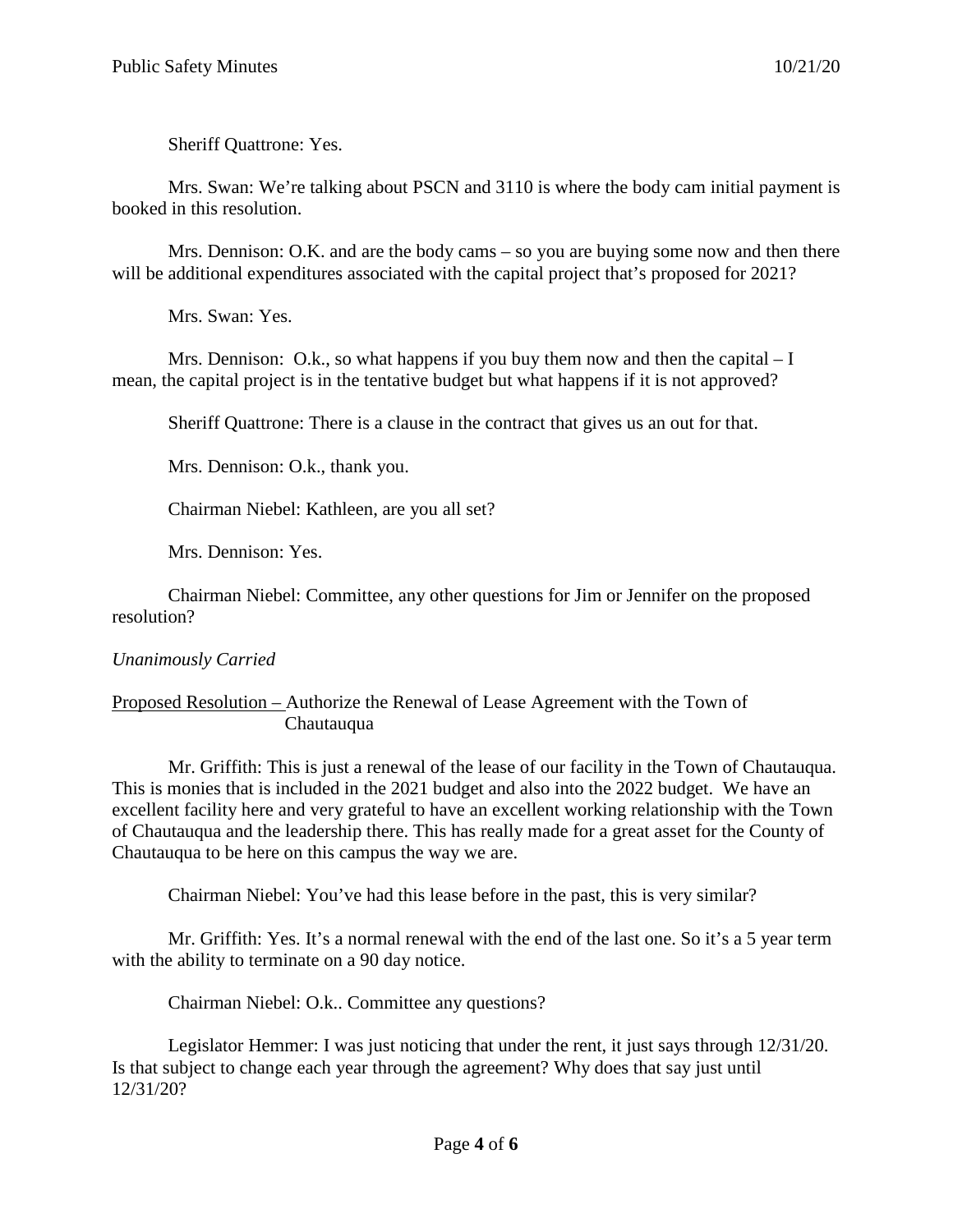Mr. Griffith: Is there a change in the lease in 2021? I guess I'm asking Kathleen that, yea, the lease changes in 2021 but because we only budgeted through 2020, we can only do the resolution for 2020 and there is a slight increase going into 2021. Correct me if I'm wrong.

Chairman Niebel: John, it looks like a \$200 increase as of the first of the year with the rent.

Legislator Hemmer: And then that \$1,200 goes through the end of the five years?

Mr. Griffith: Yes, over a five year term. We could not change the amount in 2020 because we didn't have it budgeted.

Chairman Niebel: Any other questions on this resolution?

## *Unanimously Carried*

## Proposed Resolution – Amend Emergency Services Appropriation Accounts for 2020 Adopted Budget

Mr. Griffith: This is for continuing medical education service, our CME program. As we have more people in it, this is funded by the people who take the CME program. So as more people come in, we have to pay for the company we do it with and this is really just a shift of funds over to pay for that that we have already committed to going forward. It's really a great sign because we have more people taking CMEs than we thought we would which means we had more EMTs refresh.

Chairman Niebel: Excellent. Any questions? It's all within your budget John?

Mr. Griffith: Yes.

Legislator Whitford: Is this a requirement every year that they go through this?

Mr. Griffith: It's every three years. It's a three year program and the way it works is, the people enroll, they pay up front, we put the money aside, then as we take it out we have to make a budget change to take it back out and pay for the program. But the CME program is a three year program which cost each student \$300 a year. However it's a little *(inaudible)* because if they pay the \$300 and they go through the entire program, get their card renewed, they can submit a voucher for them or their agency back and get reimbursed by the State of New York for the investment they put in.

Legislator Whitford: O.k., that's great.

Mr. Griffith: *(Cross talk)* cost the County anything. We just basically handle and run the program but the County gets the money from the student to run the program, then upon